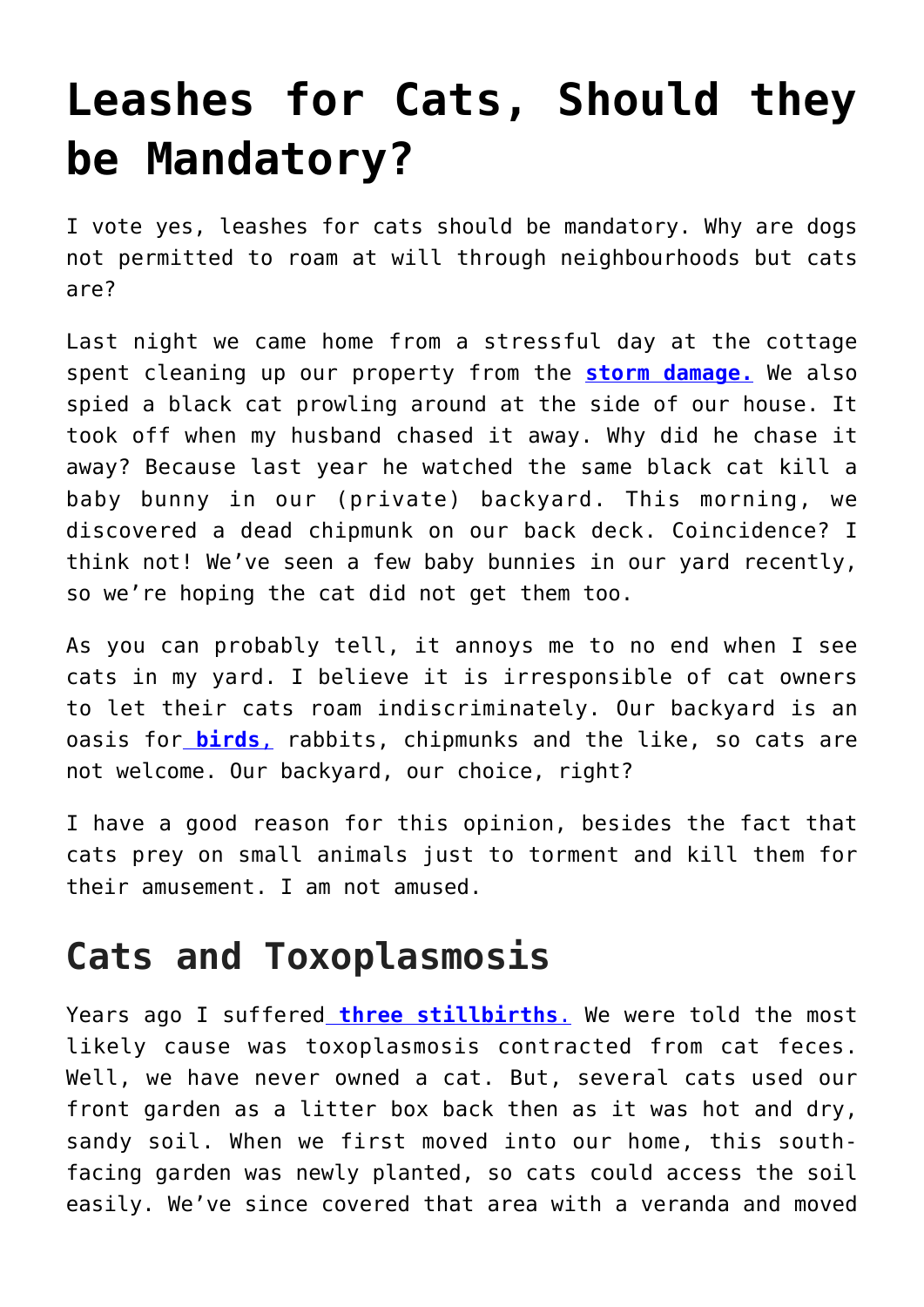the garden out from the overhang of the house so it gets more moisture.

*Toxoplasmosis is a disease caused by the singlecelled parasite Toxoplasma gondii (T. gondii). It is one of the most common parasitic diseases and infects nearly all warm-blooded animals, including pets and humans. Although cats are a necessary part of the life cycle of T. gondii, the parasite rarely causes clinical disease in them. While T. gondii seldomly causes significant symptoms in healthy adults either (see below for exceptions), the Centers for Disease Control and Prevention (CDC) has recently identified toxoplasmosis as one of five neglected parasitic infections of people due to its high prevalence.* 

#### *[Cornell Feline Health Center](https://www.vet.cornell.edu/departments-centers-and-institutes/cornell-feline-health-center/health-information/feline-health-topics/toxoplasmosis-cats)*

*Toxoplasmosis is a common infection that is usually harmless. But if you get toxoplasmosis for the first time while you're pregnant, or a few months before you conceive, there's a small risk the infection could cause:*

#### *miscarriage*

*stillbirth*

*birth defects or problems after the baby is born – this is very rare*

*[NHS](https://www.nhs.uk/common-health-questions/pregnancy/what-are-the-risks-of-toxoplasmosis-during-pregnancy/)*

### **Outdoor Cats**

I belong to a neighbourhood Facebook group where posts often discuss missing or found cats. There also seems to be a large presence of "lost cat" signs pasted on any flat surface on our streets. Am I the only one that finds it hard to believe people let their cats wander around the neighbourhood,